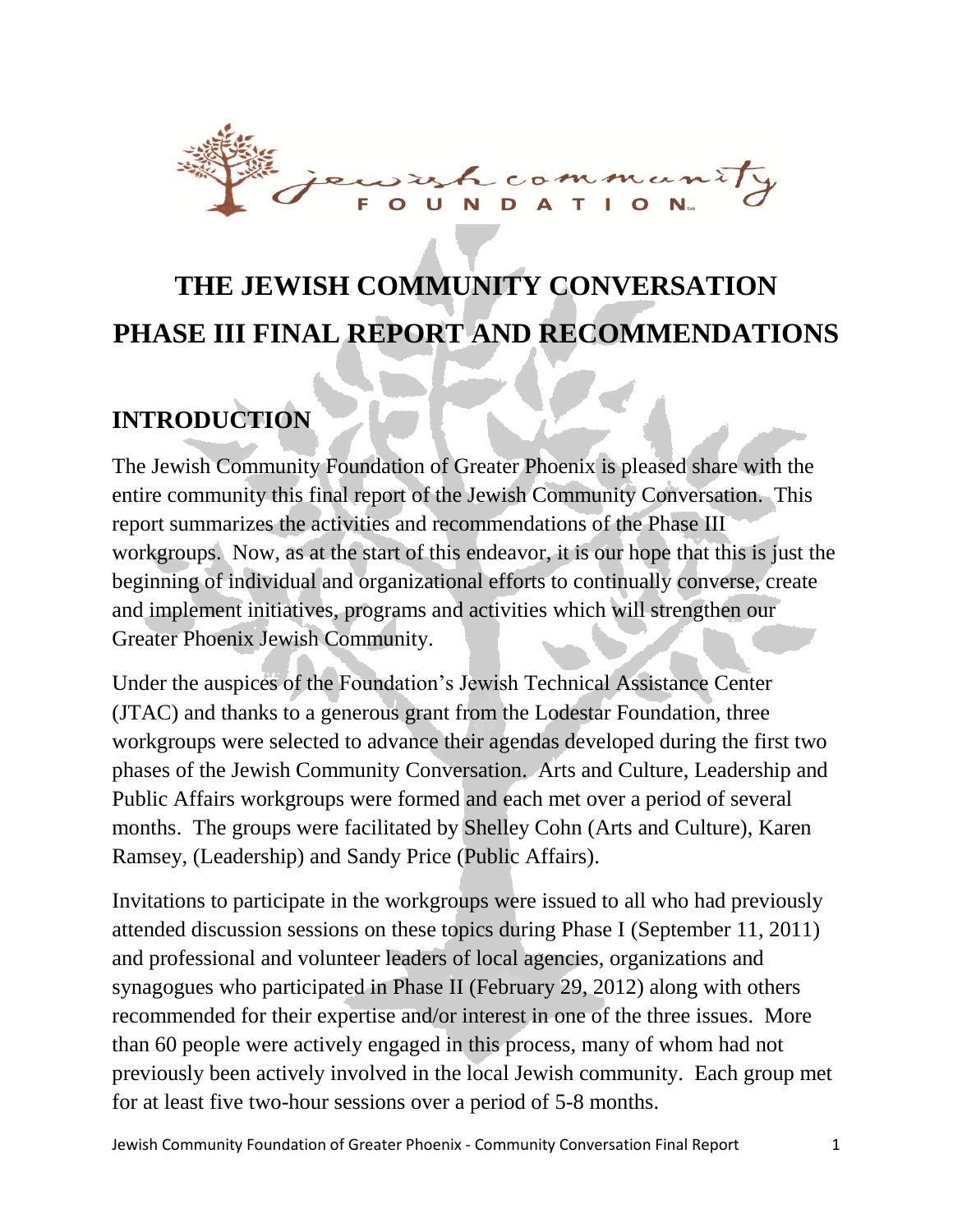## **Report and Recommendations from the Arts and Culture Workgroup**

### **Mission of the Arts and Culture Working Group:**

Bring together leaders from the Jewish arts and culture community to determine if there are opportunities to work together and recommend priorities and action items to be a catalyst for arts and culture experiences for the Jewish community.

#### **Key Objectives:**

Consideration of creating an Arts and Culture Council; increase awareness of arts and culture; better marketing and coordination; develop strategy to increase donors to arts and culture programs.

### **Recommendation #1: Create a Jewish Arts and Culture Council within the Jewish Community Association with the mission:**

Strengthen community-wide Jewish arts/culture experiences by working with cultural organizations, artists, schools and others to enhance the quality of Jewish life.

## **Recommendation #2: Establish an advisory committee of the Jewish Arts and Culture Council**

Comprised of arts and culture organization staff and board members, artists and other interested parties to represent diverse interests and sectors, beginning with those who have served as working group members. Existing working group members will take the responsibility for recruiting and selecting the first advisory committee, with input from the Jewish Community Association.

## **Recommendation #3: Establish an electronic calendar and mechanism for scheduling within the infrastructure of the Jewish Community Association**

Integrate seamlessly within the new JCA website; provide training to encourage organizations to submit information and check regarding conflicts; encourage organizations to link and promote the new website; promote events with Jewish content that are not always provided by Jewish organizations.

### **Recommendation #4: The arts and culture advisory committee becomes a resource to JCA planning, with some of the following considerations**

What is the most appropriate placement within the JCA councils for arts and culture issues; such as a stand-alone council or integrated within another issue; assure that arts and culture are integral and meaningful within the JCA structure; establish funding for arts and culture programs and events throughout the community; begin discussion and planning for community-wide event(s).

## **Recommendation #5: The JCA staff becomes a leader in helping to crosspromote and market a series of events happening throughout the Valley**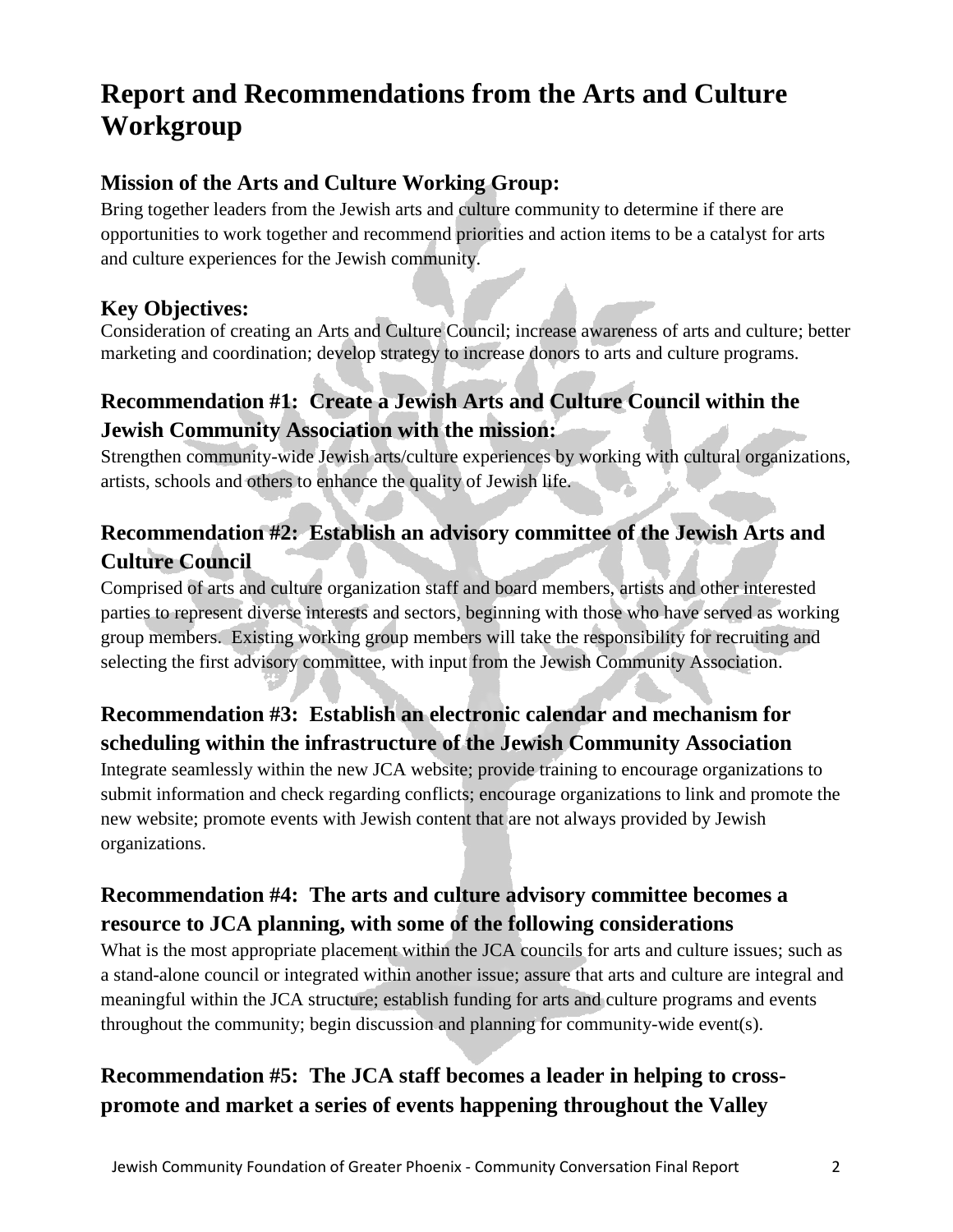## **Report and Recomendations from the Leadership Workgroup**

#### **Key objectives:**

Explore various options to support the need for leadership development within the Jewish community. There were many diverse approaches/audiences included in the September  $11<sup>th</sup>$ summary documentation and the group sorted through them to create the recommended priorities.

### **Recommendation #1: Community Leadership Project**:

Develop a community-wide initiative that is selective and focuses on individuals who have or have had volunteer experience and are identified as having leadership experience and potential. The program is intended to include regularly scheduled meetings and last approximately one year. Curriculum to include leadership skills with Jewish content, including:

- How to work effectively with professionals
- Include a mentoring component
- Intentionally create peer-networking and relationship-building opportunities among participants
- **Provide an overall summary of the local, national and global community as it currently** exists and include historical context
- Explain the structure of local and national organizations, their histories and policies
- Build in an historic and contemporary Jewish narrative
- How to communicate effectively and address conflict
- How to fundraise
- How to recruit and retain stakeholders (members, leaders, volunteers, and donors)
- How to engage in strategic planning
- How to put together a succession plan
- Financial literacy and how to create and manage a budget
- How to effectively collaborate within the community
- Outline the level of commitment required to serve as a leader in the community and clarify responsibilities and accountabilities
- How to hold yourself and others accountable
- **Help participants identify their leadership strengths and how to leverage them**
- Engage participants to create passion and connection to the Jewish community

#### **Other Leadership Initiatives to Consider (in descending order of importance):**

- Traditional Wexner program every four years
- Leadership development for professionals
- Board development for organizations
- Ad hoc leadership support
- New and emerging leaders development program

Suggested possible funding sources include local Jewish agencies, organizations and foundations, national foundations and fees for participation.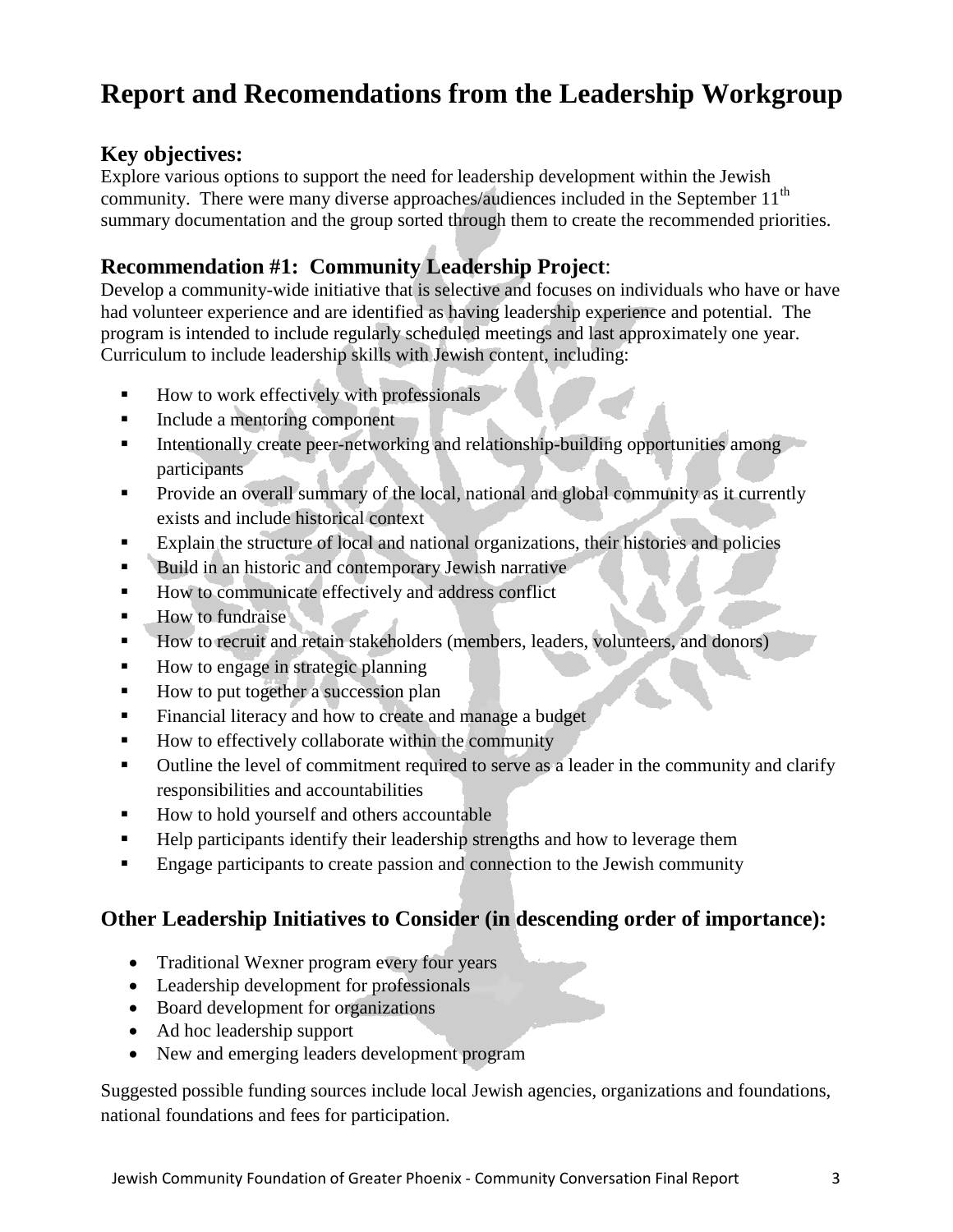## **Report and Recommendations from the Public Affairs Workgroup**

#### **History**

The Public Affairs Work group of the Jewish Community Foundation's Jewish Community Conversation is the most recent iteration of the first Jewish Community Conversation held September  $11<sup>th</sup>$ , 2011, at Arizona State University. That afternoon, over 350 people gathered to discuss a variety of issues facing Phoenix's Jewish community. After a plenary session, a break-out group gathered to talk about whether the Jewish community should have a greater voice in public affairs. Later, at a follow-up discussion convening representatives of Jewish organizations, we continued the discussion. As a result of these two conversations, the Jewish Community Foundation asked Flo Eckstein and Sandy Price to convene a Work Group to address the need to amplify the "Jewish voice" in our community. This recommendation represents the culmination of the Work Group discussion.

#### **Introduction**

The Jewish community's presence and voice in the larger Phoenix community has diminished over the last two decades. Although the Jewish community has grown from around 80,000 to an estimated 100,000, it has dropped as a percentage of the metropolitan community, and we are now a very small percentage of the larger community. These numbers are rough, as there has not been a demographic study since 2002.

Over that same period of time, the Phoenix Jewish community has grown to 50 congregations, 10 agencies and scores of organizations. Our population has scattered itself geographically throughout a much larger built-out metropolitan area, and "we," meaning Jewish activists both within the Jewish community and in the broader community, are now less cohesive as a group, less wellknown than we once were – inside and outside our community.

Until a few years ago, we had a formal voice, the Jewish Community Relations Council, to speak out on Jewish issues or issues important to the Jewish community, such as human rights, cultural and religious traditions and values, poverty, hunger, the environment, intergroup relations, and of course, providing accurate information about Israel. Today no single organizational "voice" speaks for Jewish issues. We do have a few organizations who speak out, but only when the issue falls within their mission, e.g. ADL, AIPAC, AJC, etc.

Additionally, and perhaps equally important, our community is assimilating. Although there are still many Jewish activists and business people involved in the larger community, they are less likely to pointedly identify themselves as Jewish in those circles. In fact, many Jews who are active and well-known in the larger community are minimally or not at all active in the organized Jewish community. Preservation of our community in part requires that the Jewish community become more aware of its own inherent value and power – something we can promote through the amplification of a communal Jewish voice.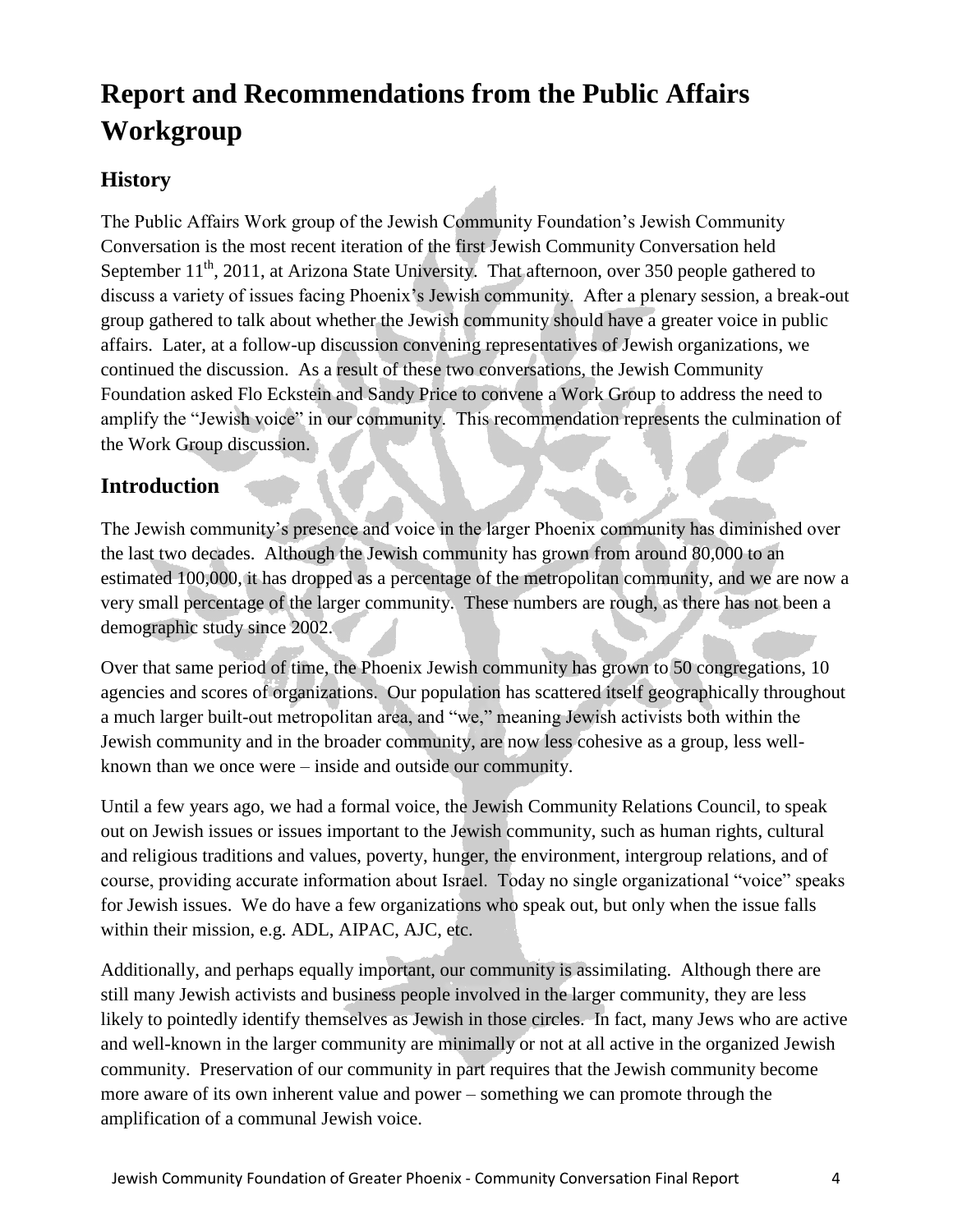In a nutshell, Public Affairs Work Group participants see compelling and urgent reasons to revive a local Jewish voice for public affairs in our community. Although individual organizations may step forward from time to time when subject matter is within their mission, they do not purport to speak for the entire community, nor do they cover all important topics. Needs are wide-ranging, from advocating to protect Jewish (and other) service organizations from loss of funding, to answering questions and correcting inaccuracies about Judaism, the Jewish community and Israel, to speaking out when bigotry raises its specter.

#### **Challenges**

Despite a shared sense of urgency, participants realize that several issues must be addressed to achieve this ambitious project, including how to reconcile the multitude of political perspectives in the community, funding, and ensuring the "voice" has the autonomy necessary to fulfill the mission. The group identified some core factors for success:

- Takes action based on core Jewish values as the decision-making denominator.
- Is independent, and has the ability to gather and represent the larger Jewish community rather than those who may belong to a single organization.
- Funding must be identified quickly to ensure a consistent and sustainable professional presence that volunteers cannot always provide.
- A process be adopted to build consensus among the diverse Jewish organizations and
- interest groups when possible, and to acknowledge differences when consensus is not possible.

#### **Recommendation:**

#### Launch a project with the following mission:

*To foster dialogue and understanding within the Jewish and larger metropolitan communities, to amplify the Jewish voice in response to matters of importance to the Jewish people and on issues that inherently cry out for a Jewish response, to facilitate collaborations for good among Jews and between the Jewish community and its neighbors.*

Strategies will include:

- 1. Identify a committee of coordinators
- 2. Identify passionate spokespersons existing and willing
- 3. Collaborate to select themes and design relevant messages, and begin to "put them out there"
- 4. Using social media, press releases, advisories
- 5. Collaborate to monitor news outlets for opportunities to speak out or to correct misinformation
- 6. Facilitate timely and important conversations inside the Jewish community as well as across the larger community
- 7. Build a web site to amplify the Jewish and greater communal work of members of the metropolitan Jewish community
- 8. Build influence through relationship-building with power brokers and media representatives within the greater Phoenix area
- 9. Work to promote Jewish community members for inclusion on various influential community boards and committees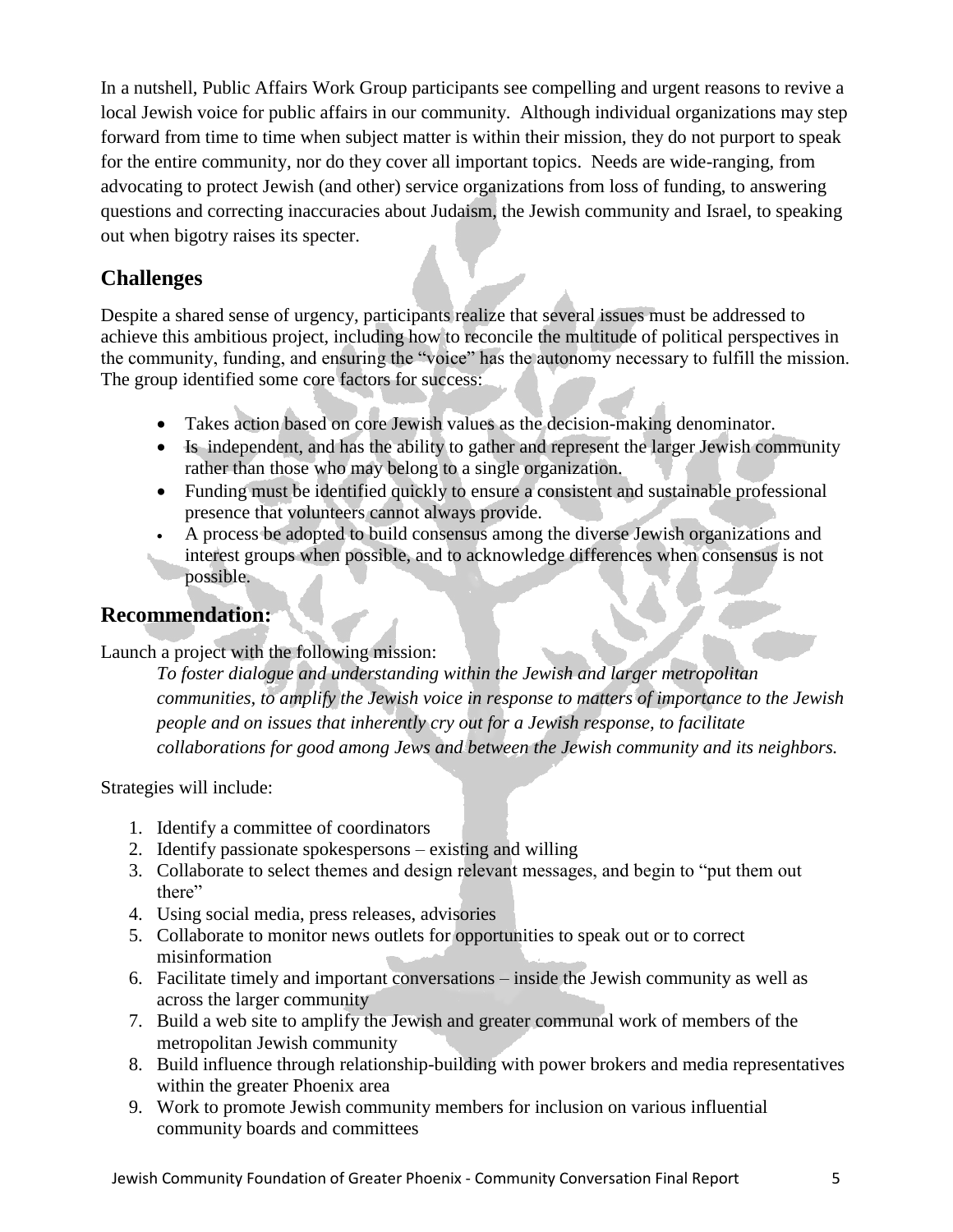By doing so, we hope to achieve the following goals:

- $\checkmark$  Amplify the Jewish voice and our relevancy in policy-making locally and beyond
- $\checkmark$  Strengthen support for Jewish institutions and for other institutions that perpetuate Jewish values
- $\checkmark$  Raise awareness among our own community of the important works and influence of the Jewish community
- $\checkmark$  Recognize and coordinate with the ongoing interfaith work of local organizations, including congregations
- $\checkmark$  Create role models for the future young leaders of our community

#### **Next Steps:**

- **1.** Strategically share the ideas of the Public Affairs Work Group with members of the Jewish institutional community
- **2.** Identify willing coordinators and spokespersons
- **3.** Develop an action plan, and a "business plan" for achieving it
- **4.** Begin the search for funding

## **CONCLUSION**

In 2010 when the Jewish Community Foundation first began to consider a concept which would become known as the Jewish Community Conversation the Foundation's vision was to present an unprecedented opportunity for diverse members of the local Jewish community to begin to dialogue about their hopes, dreams and aspirations for the Jewish community they would like to see in the Valley of the Sun. It was hard to imagine at the outset exactly how this project would evolve and where it would take us as a community.

In 2013, as this bold and courageous project concludes, we see what grassroots engagement and bottom-up visioning can produce. The third and final phase of the Jewish Community Conversation focused on the three areas described in this report: *Public Affairs, Arts and Culture, and Leadership*. The more than 60 volunteers who served on each of these working groups were able to explore various ways in which the quality of Jewish life in the Valley could be enhanced. Discussions and creative thinking by people of good will who were able to set aside their organizational, institutional and even personal agendas allowed for a true focus on what could be helpful to the broader community.

In the 143 years since the Aaron Bennett became the first recorded Jew to settle in the Valley, generations of Jews have been engaged in a continual process of community building in Phoenix and throughout Arizona. Such has been the work of the Jewish people for thousands of years. And so will the work of building community be a never ending story for us.